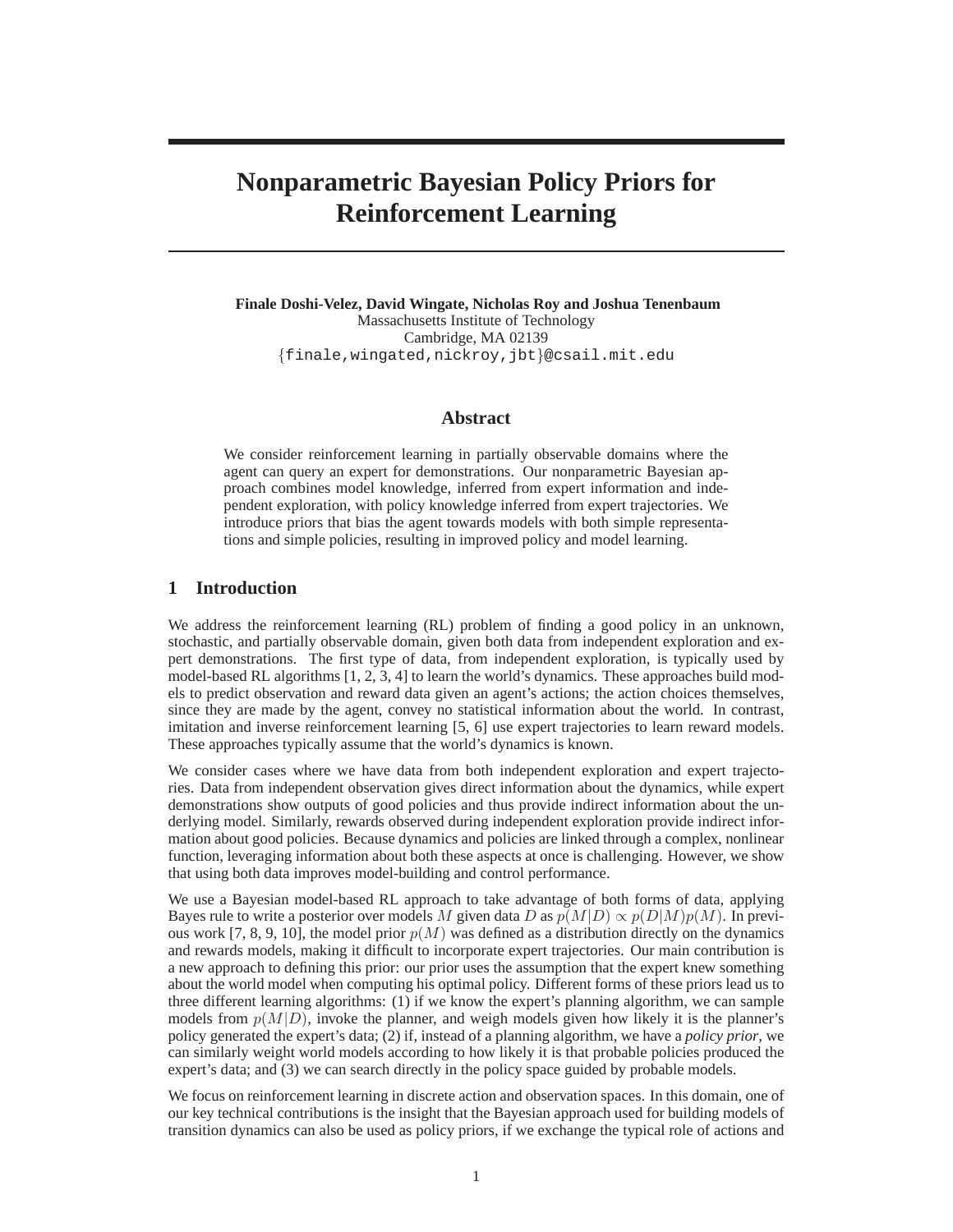observations. For example, algorithms for learning partially observable Markov decision processes (POMDPs) build models that output observations and take in actions as exogenous variables. If we reverse their roles, the observations become the exogenous variables, and the model-learning algorithm is exactly equivalent to learning a finite-state controller [11]. By using nonparametric priors [12], our agent can scale the sophistication of its policies and world models based on the data.

Our framework has several appealing properties. First, our choices for the policy prior and a world model prior can be viewed as a joint prior which introduces a bias for world models which are both simple and easy to control. This bias is especially beneficial in the case of direct policy search, where it is easier to search directly for good controllers than it is to first construct a complete POMDP model and then plan with it. Our method can also be used with approximately optimal expert data; in these cases the expert data can be used to bias which models are likely but not set hard constraints on the model. For example, in Sec. 4 an application where we extract the essence of a good controller from good—but not optimal—trajectories generated by a randomized planning algorithm.

# **2 Background**

A partially observable Markov decision process (POMDP) model M is an n-tuple  ${S, A, O, T, \Omega, R, \gamma}$ . S, A, and O are sets of states, actions, and observations. The state transition function  $T(s'|s, a)$  defines the distribution over next-states s' to which the agent may transition after taking action a from state s. The observation function  $\Omega(o|s', a)$  is a distribution over observations *o* that may occur in state s' after taking action *a*. The reward function  $R(s, a)$  specifies the immediate reward for each state-action pair, while  $\gamma \in [0, 1)$  is the discount factor. We focus on learning discrete state, observation, and action spaces.

**Bayesian RL** In Bayesian RL, the agent starts with a prior distribution  $P(M)$  over possible POMDP models. Given data  $D$  from an unknown, the agent can compute a posterior over possible worlds  $P(M|D) \propto P(D|M)P(M)$ . The model prior can encode both vague notions, such as "favor simpler models," and strong structural assumptions, such as topological constraints among states. Bayesian nonparametric approaches are well-suited for partially observable environments because they can also infer the dimensionality of the underlying state space. For example, the recent infinite POMDP (iPOMDP) [12] model, built from HDP-HMMs [13, 14], places prior over POMDPs with infinite states but introduces a strong locality bias towards exploring only a few.

The decision-theoretic approach to acting in the Bayesian RL setting is to treat the model  $M$  as additional hidden state in a larger "model-uncertainty" POMDP and plan in the joint space of models and states. Here,  $P(M)$  represents a belief over models. Computing a Bayes-optimal policy is computationally intractable; methods approximate the optimal policy by sampling a single model and following that model's optimal policy for a fixed period of time [8]; by sampling multiple models and choosing actions based on a vote or stochastic forward search [1, 4, 12, 2]; and by trying to approximate the value function for the full model-uncertainty POMDP analytically [7]. Other approaches [15, 16, 9] try to balance the off-line computation of a good policy (the computational complexity) and the cost of getting data online (the sample complexity).

**Finite State Controllers** Another possibility for choosing actions—including in our partiallyobservable reinforcement learning setting—is to consider a parametric family of policies, and attempt to estimate the optimal policy parameters from data. This is the approach underlying, for example, much work on policy gradients. In this work, we focus on the popular case of a finite-state controller, or FSC [11]. An FSC consists of the n-tuple  $\{N, A, O, \pi, \beta\}$ . N, A, and O are sets of nodes, actions, and observations. The node transition function  $\beta(n'|n, o)$  defines the distribution over next-nodes n' to which the agent may transition after taking action a from node n. The policy function  $\pi(a|n)$  is a distribution over actions that the finite state controller may output in node n. Nodes are discrete; we again focus on discrete observation and action spaces.

## **3 Nonparametric Bayesian Policy Priors**

We now describe our framework for combining world models and expert data. Recall that our key assumption is that the expert used knowledge about the underlying world to derive his policy. Fig. 1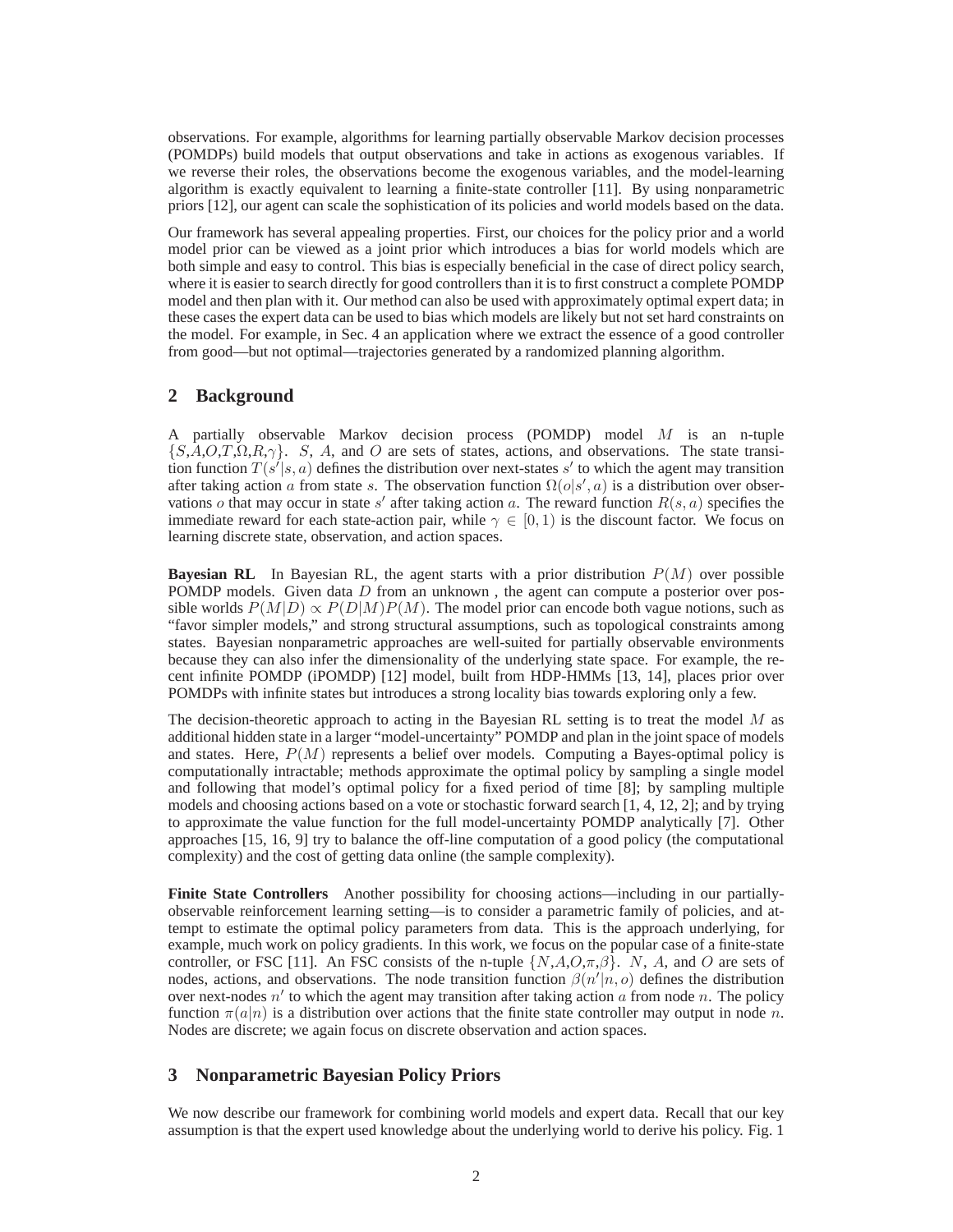

Figure 1: Two graphical models of expert data generation. Left: the prior only addresses world dynamics and rewards. Right: the prior addresses both world dynamics and controllable policies.

shows the two graphical models that summarize our approaches. Let M denote the (unknown) world model. Combined with the world model M, the expert's policy  $\pi_e$  and agent's policy  $\pi_a$  produce the expert's and agent's data  $D_e$  and  $D_a$ . The data consist of a sequence of *histories*, where a history  $h_t$ is a sequence of actions  $a_1, \dots, a_t$ , observations  $o_1, \dots, o_t$ , and rewards  $r_1, \dots, r_t$ . The agent has access to all histories, but the true world model and optimal policy are hidden.

Both graphical models assume that a particular world  $M$  is sampled from a prior over POMDPs,  $g_M(M)$ . In what would be the standard application of Bayesian RL with expert data (Fig. 1(a)), the prior  $g_M(M)$  fully encapsulates our initial belief over world models. An expert, who knows the true world model M, executes a planning algorithm  $plan(M)$  to construct an optimal policy  $\pi_e$ . The expert then executes the policy to generate expert data  $D_e$ , distributed according to  $p(D_e|M, \pi_e)$ , where  $\pi_e = \text{plan}(M)$ .

However, the graphical model in Fig. 1(a) does not easily allow us to encode a prior bias toward more controllable world models. In Fig. 1(b), we introduce a new graphical model in which we allow additional parameters in the distribution  $p(\pi_e)$ . In particular, if we choose a distribution of the form

$$
p(\pi_{\rm e}|M) \propto f_M(\pi_{\rm e})g_\pi(\pi_{\rm e})\tag{1}
$$

where we interpret  $g_{\pi}(\pi_e)$  as a *prior over policies* and  $f_M(\pi_e)$  as a *likelihood of a policy given a model*. We can write the distribution over world models as

$$
p(M) \propto \int_{\pi_e} f_M(\pi_e) g_\pi(\pi_e) g_M(M) \tag{2}
$$

If  $f_M(\pi_e)$  is a delta function on plan(M), then the integral in Eq. 2 reduces to

$$
p(M) \propto g_{\pi}(\pi_{\rm e}^M)g_M(M) \tag{3}
$$

where  $\pi_e^M = \text{plan}(M)$ , and we see that we have a prior that provides input on both the world's dynamics and the world's controllability. For example, if the policy class is the set of finite state controllers as discussed in Sec. 2, the policy prior  $g_{\pi}(\pi_e)$  might encode preferences for a smaller number of nodes used the policy, while  $g_M(M)$  might encode preferences for a smaller number of visited states in the world. The function  $f_M(\pi_e)$  can also be made more general to encode how likely it is that the expert uses the policy  $\pi_e$  given world model M.

Finally, we note that  $p(D_e|M,\pi)$  factors as  $p(D_e^a|\pi)p(D_e^{o,r}|M)$ , where  $D_e^a$  are the actions in the histories  $D_e$  and  $D_e^{o,r}$  are the observations and rewards. Therefore, the conditional distribution over world models given data  $D_e$  and  $D_a$  is:

$$
p(M|D_{\mathbf{e}}, D_{\mathbf{a}}) \propto p(D_{\mathbf{e}}^{o,r}, D_{\mathbf{a}}|M)g_M(M) \int_{\pi_{\mathbf{e}}} p(D_{\mathbf{e}}^a|\pi_{\mathbf{e}})g_{\pi}(\pi_{\mathbf{e}})f_M(\pi_{\mathbf{e}})
$$
(4)

The model in Fig. 1(a) corresponds to setting a uniform prior on  $g_{\pi}(\pi_e)$ . Similarly, the conditional distribution over policies given data  $D_e$  and  $D_a$  is

$$
p(\pi_{\rm e}|D_{\rm e}, D_{\rm a}) \propto g_{\pi}(\pi_{\rm e}) p(D_{\rm e}^{a}|\pi_{\rm e}) \int_{M} f_{M}(\pi_{\rm e}) p(D_{\rm e}^{o,r}, D_{\rm a}|M) g_{M}(M) \tag{5}
$$

We next describe three inference approaches for using Eqs. 4 and 5 to learn.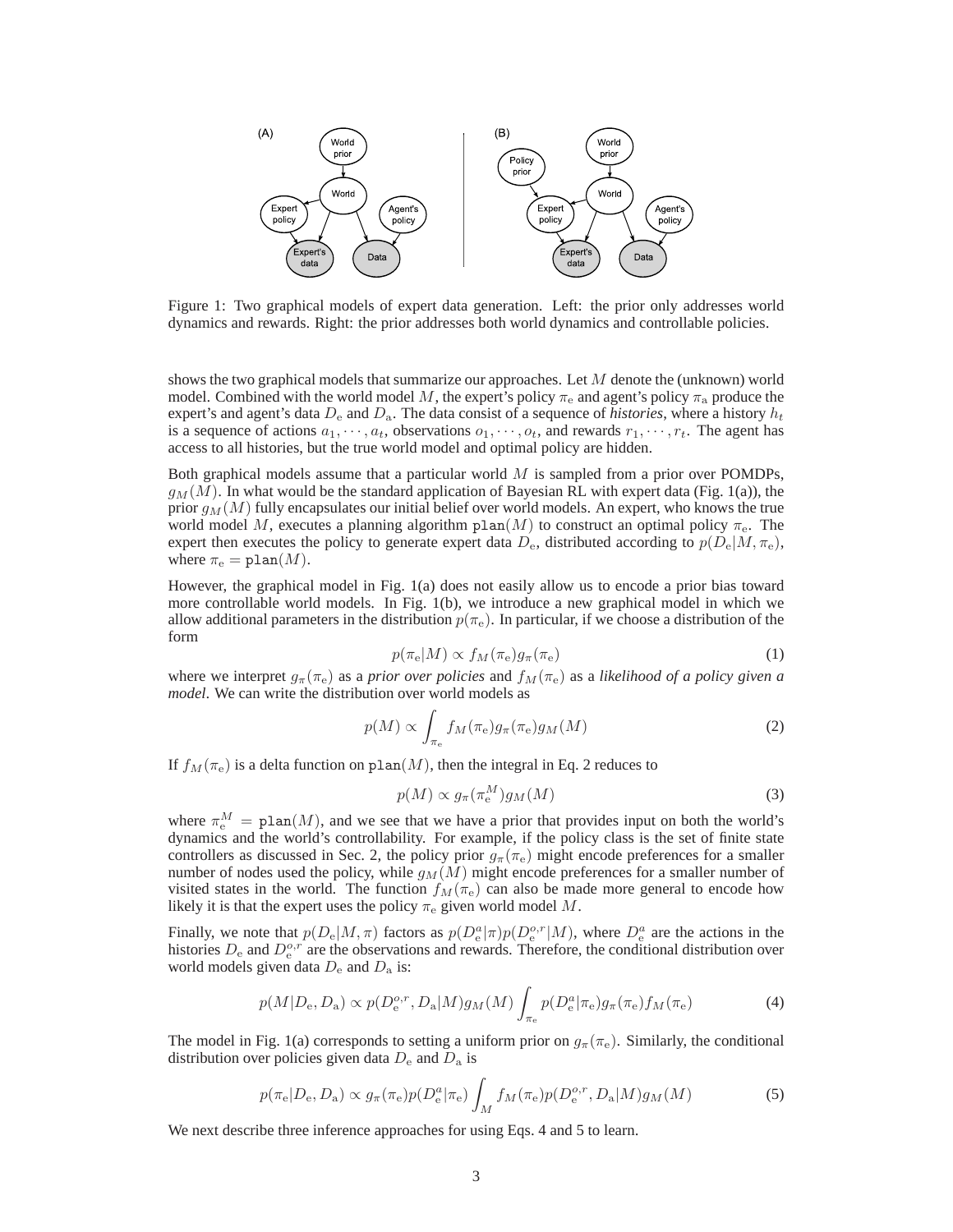**#1: Uniform Policy Priors (Bayesian RL with Expert Data).** If  $f_M(\pi_e) = \delta(\text{plan}(M))$  and we believe that all policies are equally likely (graphical model 1(a)), then we can leverage the expert's data by simply considering how well that world model's policy  $plan(M)$  matches the expert's actions for a particular world model  $M$ . Eq. 4 allows us to compute a posterior over world models that accounts for the quality of this match. We can then use that posterior as part of a planner by using it to evaluate candidate actions. The expected value of an action  $q(a)$  with respect to this posterior is given by:

$$
\mathbb{E}\left[q(a)\right] = \int_{M} q(a|M)p(M|D_e^{o,r}, D_a)
$$
\n
$$
= \int_{M} q(a|M)p(D_e^{o,r}, D_a|M)g_M(M)p(D_e^{a}|\text{plan}(M)) \tag{6}
$$

We assume that we can draw samples from  $p(M|D_e^{o,r}, D_a) \propto p(D_e^{o,r}, D_a|M)g_M(M)$ , a common assumption in Bayesian RL [12, 9]; for our iPOMDP-based case, we can draw these samples using the beam sampler of [17]. We then weight those samples by  $p(D_e^a|\pi_e)$ , where  $\pi_e = \text{plan}(M)$ , to yield the importance-weighted estimator

$$
\mathbb{E}\left[q(a)\right] \approx \sum_{i} q(a|M_i) p(D_e^a|M_i, \pi_e), \quad M_i \sim p(M|D_e^{o,r}, D_a).
$$

Finally, we can also sample values for  $q(a)$  by first sampling a world model given the importanceweighted distribution above and recording the  $q(a)$  value associated with that model.

**#2: Policy Priors with Model-based Inference.** The uniform policy prior implied by standard Bayesian RL does not allow us to encode prior biases about the policy. With a more general prior (graphical model 1(b) in Fig. 1), the expectation in Eq. 6 becomes

$$
\mathbb{E}\left[q(a)\right] = \int_M q(a|M)p(D_e^{o,r}, D_a|M)g_M(M)g_\pi(\text{plan}(M))p(D_e^a|\text{plan}(M))\tag{7}
$$

where we still assume that the expert uses an optimal policy, that is,  $f_M(\pi_e) = \delta(\text{plan}(M))$ . Using Eq. 7 can result in somewhat brittle and computationally intensive inference, however, as we must compute  $\pi_e$  for each sampled world model M. It also assumes that the expert used the optimal policy, whereas a more realistic assumption might be that the expert uses a near-optimal policy.

We now discuss an alternative that relaxes  $f_M(\pi_e) = \delta(\text{plan}(M))$ : let  $f_M(\pi_e)$  be a function that prefers policies that achieve higher rewards in world model  $M: f_M(\pi_e) \propto \exp \{V(\pi_e|M)\}\,$ , where  $V(\pi_e|M)$  is the value of the policy  $\pi_e$  on world M; indicating a belief that the expert tends to sample policies that yield high value. Substituting this  $f_M(\pi_e)$  into Eq. 4, the expected value of an action is

$$
\mathbb{E}\left[q(a)\right] = \int_{M,\pi_{\rm e}} q(a|M) p(D_{\rm e}^a|\pi_{\rm e}) \exp\left\{V(\pi_{\rm e}|M)\right\} g_{\pi}(\pi_{\rm e}) p(D_{\rm e}^{o,r},Da|M) g_M(M)
$$

We again assume that we can draw samples from  $p(M|D_e^{o,r}, D_a) \propto p(D_e^{o,r}, D_a|M)g_M(M)$ , and additionally assume that we can draw samples from  $p(\pi_e|D_e^a) \propto p(D_e^a|\pi_e)g_\pi(\pi_e)$ , yielding:

$$
\mathbb{E}\left[q(a)\right] \approx \sum_{i} q(a|M_i) \sum_{j} \exp\left\{V(\pi_{\rm ej}|M_i)\right\}, \quad M_i \sim p(M|D_{\rm e}^{o,r}, D_{\rm a}), \pi_{\rm ej} \sim p(\pi_{\rm e}|D_{\rm e}^{a}) \tag{8}
$$

As in the case with standard Bayesian RL, we can also use our weighted world models to draw samples from  $q(a)$ .

**#3: Policy Priors with Joint Model-Policy Inference.** While the model-based inference for policy priors is correct, using importance weights often suffers when the proposal distribution is not near the true posterior. In particular, sampling world models and policies—both very high dimensional objects—from distributions that ignore large parts of the evidence means that large numbers of samples may be needed to get accurate estimates. We now describe an inference approach that alternates sampling models and policies that both avoids importance sampling and can be used even

<sup>&</sup>lt;sup>1</sup>We omit the belief over world states  $b(s)$  from the equations that follow for clarity; all references to  $q(a|M)$ are  $q(a|b_M(s), M)$ .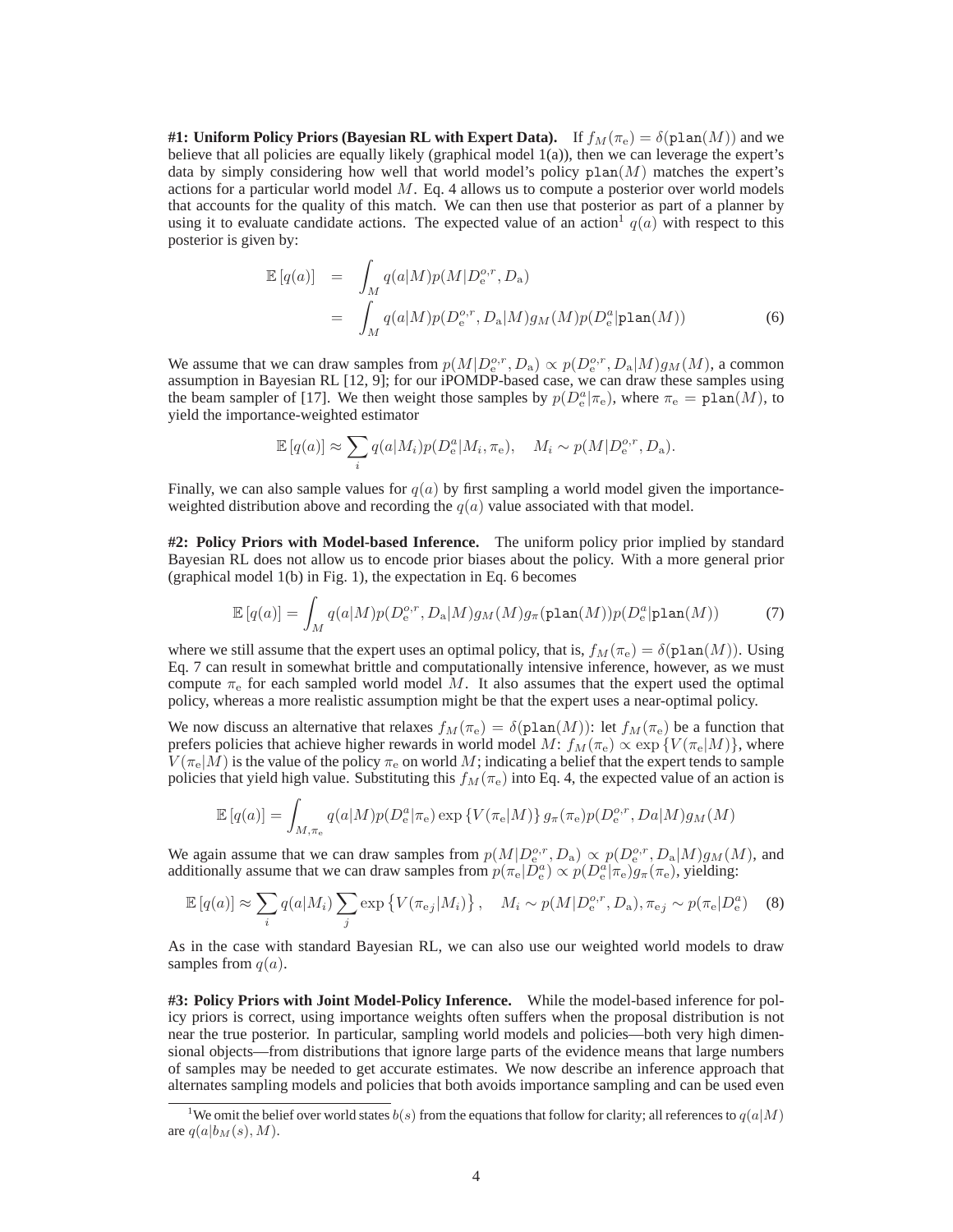in cases where  $f_M(\pi_e) = \delta(\text{plan}(M))$ . Once we have a set of sampled models we can compute the expectation  $\mathbb{E}[q(a)]$  simply as the average over the action values  $q(a|M_i)$  for each sampled model.

The inference proceeds in two alternating stages: first, we sample a new policy given a sampled model. Given a world model, Eq. 5 becomes

$$
p(\pi_{\rm e}|D_{\rm e}, D_{\rm a}, M) \propto g_{\pi}(\pi_{\rm e}) p(D_{\rm e}^a|\pi_{\rm e}) f_M(\pi_{\rm e})
$$
\n(9)

where making  $g_{\pi}(\pi_e)$  and  $p(D_e^a|\pi_e)$  conjugate is generally an easy design choice—for example, in Sec. 3.1, we use the iPOMDP [12] as a conjugate prior over policies encoded as finite state controllers. We then approximate  $f_M(\pi_e)$  with a function in the same conjugate family: in the case of the iPOMDP prior and count data  $D_e^a$ , we also approximate  $f_M$  with a set of Dirichlet counts scaled by some temperature parameter a. As a is increased, we recover the desired  $f_M(\pi_e)$  $\delta(\text{plan}(M))$ ; the initial approximation speeds up the inference and does not affect its correctness.

Next we sample a new world model given the policy. Given a policy, Eq. 4 reduces to

$$
p(M|D_e, D_a) \propto p(D_e^{o,r}, D_a|M)g_M(M)f_M(\pi_e). \tag{10}
$$

We apply a Metropolis-Hastings (MH) step to sample new world models, drawing a new model  $M'$ from  $p(D_e^{o,r}, D_a|M)g_M(M)$  and accepting it with ratio  $\frac{f_M(\pi_e)}{f_M(\pi_e)}$ . If  $f_M(\pi_e)$  is highly peaked, then this ratio is likely to be ill-defined; as when sampling policies, we apply a tempering scheme in the inference to smooth  $f_M(\pi_e)$ . For example, if we desired  $f_M(\pi_e) = \delta(\text{plan}(M))$ , then we could use smoothed version  $f_M(\pi_\mathrm{e}) \propto \exp(a\cdot (V(\pi_\mathrm{e}|M) - V(\pi_\mathrm{e}^M|M))^2),$  where  $b$  is a temperature parameter for the inference. While applying MH can suffer from the same issues as the importance sampling in the model-based approach, Gibbs sampling new policies removes one set of proposal distributions from the inference, resulting in better estimates with fewer samples.

#### **3.1 Priors over State Controller Policies**

We now turn to the definition of the policy prior  $p(\pi_e)$ . In theory, any policy prior can be used, but there are some practical considerations. Mathematically, the policy prior serves as a regularizer to avoid overfitting the expert data, so it should encode a preference toward simple policies. It should also allow computationally tractable sampling from the posterior  $p(\pi_e|D_e) \propto p(D_e|\pi_e)p(\pi_e)$ .

In discrete domains, one choice for the policy prior (as well as the model prior) is the iPOMDP [12]. To use the iPOMDP as a model prior (its intended use), we treat actions as inputs and observations as outputs. The iPOMDP posits that there are an infinite number of states s but a few popular states are visited most of the time; the beam sampler [17] can efficiently draw samples of state transition, observation, and reward models for visited states. Joint inference over the model parameters  $T, \Omega, R$ and the state sequence  $s$  allows us to infer the number of visited states from the data.

To use the iPOMDP as a policy prior, we simply reverse the roles of actions and observations, treating the observations as inputs and the actions as outputs. Now, the iPOMDP posits that there is a state controller with an infinite number of nodes  $n$ , but probable polices use only a small subset of the nodes a majority of the time. We perform joint inference over the node transition and policy parameters  $\beta$  and  $\pi$  as well as the visited nodes  $\underline{n}$ . The 'policy state' representation learned is not the world state, rather it is a summary of previous observations which is sufficient to predict actions. Assuming that the training action sequences are drawn from the optimal policy, the learner will learn just enough "policy state" to control the system optimally. As in the model prior application, using the iPOMDP as a policy prior biases the agent towards simpler policies—those that visit fewer nodes—but allows the number of nodes to grow as with new expert experience.

#### **3.2 Consistency and Correctness**

In all three inference approaches, the sampled models and policies are an unbiased representation of the true posterior and are consistent in that in the limit of infinite samples, we will recover the true model and policy posteriors conditioned on their respective data  $D_a$ ,  $D_e^{o,r}$  and  $D_e^a$ . There are some mild conditions on the world and policy priors to ensure consistency: since the policy prior and model prior are specified independently, we require that there exist models for which both the policy prior and model prior are non-zero in the limit of data. Formally, we also require that the expert provide optimal trajectories; in practice, we see that this assumption can be relaxed.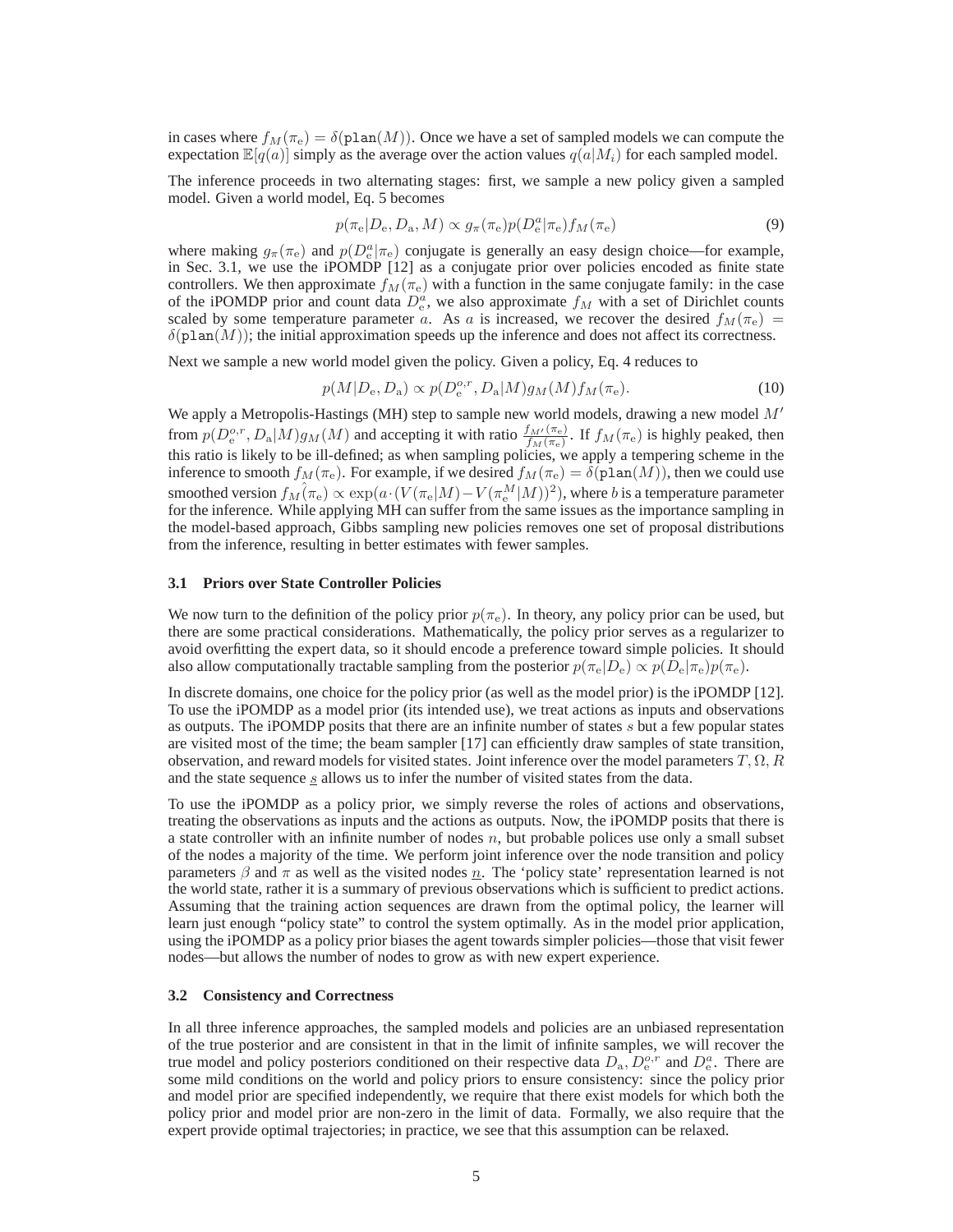

Figure 2: Learning curves for the multicolored gridworld (left) and snake (right). Error bars are 95% confidence intervals of the mean. On the far right is the snake robot.

#### **3.3 Planning with Distributions over Policies and Models**

All the approaches in Sec. 3 output samples of models or policies to be used for planning. As noted in Section 2, computing the Bayes optimal action is typically intractable. Following similar work [4, 1, 2, 12], we interpret these samples as beliefs. In the model-based approaches, we first solve each model (all of which are generally small) using standard POMDP planners. During the testing phase, the internal belief state of the models (in the model-based approaches) or the internal node state of the policies (in the policy-based approaches), is updated after each action-observation pair. Models are also reweighted using standard importance weights so that they continue to be an unbiased approximation of the true belief. Actions are chosen by first selecting, depending on the approach, a model or policy based on their weights, and then performing its most preferred action. While this approach is clearly approximate (it considers state uncertainty but not model uncertainty), we found empirically that this simple, fast approach to action selection produced nearly identical results to the much slower (but asymptotically Bayes optimal) stochastic forward search in  $[12]$ .<sup>2</sup>

## **4 Experiments**

We first describe a pair of demonstrations that show two important properties of using policy priors: (1) that policy priors can be useful even in the absence of expert data and (2) that our approach works even when the expert trajectories are not optimal. We then compare policy priors with the basic iPOMDP [12] and finite-state model learner trained with EM on several standard problems. In all cases, the tasks were episodic. Since episodes could be of variable length—specifically, experts generally completed the task in fewer iterations—we allowed each approach  $N = 2500$  iterations, or interactions with the world, during each learning trial. The agent was provided with an expert trajectory with probability  $.5\frac{n}{N}$ , where *n* was the current amount of experience. No expert trajectories were provided in the last quarter of the iterations. We ran each approach for 10 learning trials.

Models and policies were updated every 100 iterations, and each episode was capped at 50 iterations (though it could be shorter, if the task was achieved in fewer iterations). Following each update, we ran 50 test episodes (not included in the agent's experience) with the new models and policies to empirically evaluate the current value of the agents' policy. For all of the nonparametric approaches, 50 samples were collected, 10 iterations apart, after a burn-in of 500 iterations. Sampled models were solved using 25 backups of PBVI [18] with 500 sampled beliefs. One iteration of bounded policy iteration [19] was performed per sampled model. The finite-state learner was trained using  $\min(25, |S|)$ , where  $|S|$  was the true number of underlying states. Both the nonparametric and finite learners were trained from scratch during each update; we found empirically that starting from random points made the learner more robust than starting it at potentially poor local optima.

**Policy Priors with No Expert Data** The combined policy and model prior can be used to encode a prior bias towards models with simpler control policies. This interpretation of policy priors can

<sup>&</sup>lt;sup>2</sup>We suspect that the reason the two planning approaches yield similar results is that the stochastic forward search never goes deep enough to discover the value of learning the model and thus acts equivalently to our sampling-based approach, which only considers the value of learning more about the underlying state.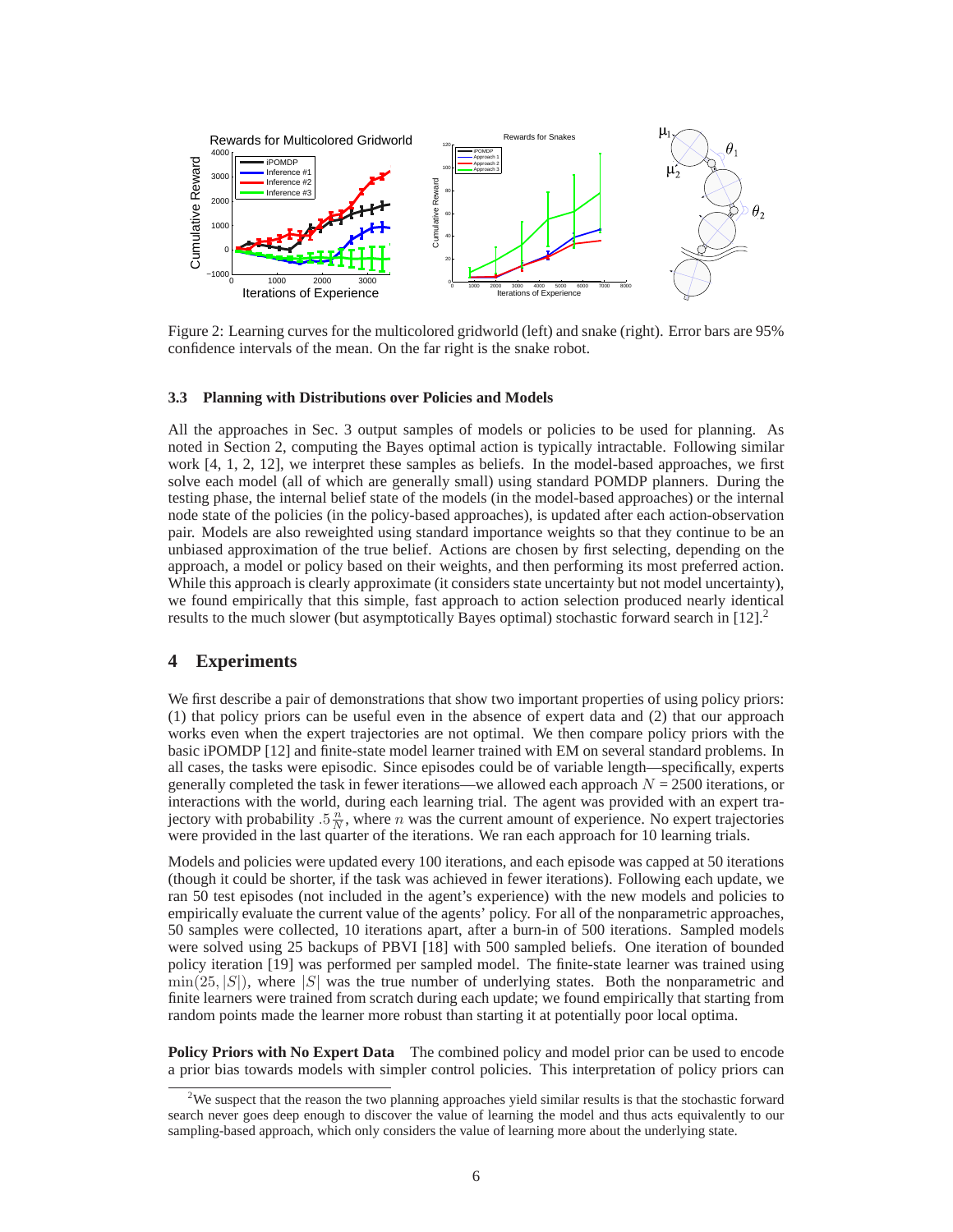be useful even without expert data: the left pane of Fig. 2 shows the performance of the policy prior-biased approaches and the standard iPOMDP on a gridworld problem in which observations correspond to both the adjacent walls (relevant for planning) and the color of the square (not relevant for planning). This domain has 26 states, 4 colors, standard NSEW actions, and an 80% chance of a successful action. The optimal policy for this gridworld was simple: go east until the agent hits a wall, then go south. However, the varied observations made the iPOMDP infer many underlying states, none of which it could train well, and these models also confused the policy-inference in Approach 3. Without expert data, Approach 1 cannot do better than iPOMDP. By biasing the agent towards worlds that admit simpler policies, the model-based inference with policy priors (Approach 2) creates a faster learner.

**Policy Priors with Imperfect Experts** While we focused on optimal expert data, in practice policy priors can be applied even if the expert is imperfect. Fig. 2(b) shows learning curves for a simulated snake manipulation problem with a 40-dimensional continuous state space, corresponding to (x,y) positions and velocities of 10 body segments. Actions are 9-dimensional continuous vectors, corresponding to desired joint angles between segments. The snake is rewarded based on the distance it travels along a twisty linear "maze," encouraging it to wiggle forward and turn corners.

We generated expert data by first deriving 16 motor primitives for the action space using a clustering technique on a near-optimal trajectory produced by a rapidly-exploring random tree (RRT). A reasonable—but not optimal—controller was then designed using alternative policy-learning techniques on the action space of motor primitives. Trajectories from this controller were treated as expert data for our policy prior model. Although the trajectories and primitives are suboptimal, Fig. 2(b) shows that knowledge of feasible solutions boosts performance when using the policybased technique.

**Tests on Standard Problems** We also tested the approaches on ten problems: tiger [20] (2 states), network [20] (7 states), shuttle [21] (8 states), an adapted version of gridworld [20] (26 states), an adapted version of follow [2] (26 states) hallway [20] (57 states), beach (100 states), rocksample(4,4)  $[22]$  (257 states), tag  $[18]$  (870 states), and image-search (16321 states). In the beach problem, the agent needed to track a beach ball on a 2D grid. The image-search problem involved identifying a unique pixel in an 8x8 grid with three type of filters with varying cost and scales. We compared our inference approaches with two approaches that did not leverage the expert data: expectation-maximization (EM) used to learn a finite world model of the correct size and the infinite POMDP [12], which placed the same nonparametric prior over world models as we did.



Figure 3: Performance on several standard problems, with 95% confidence intervals of the mean.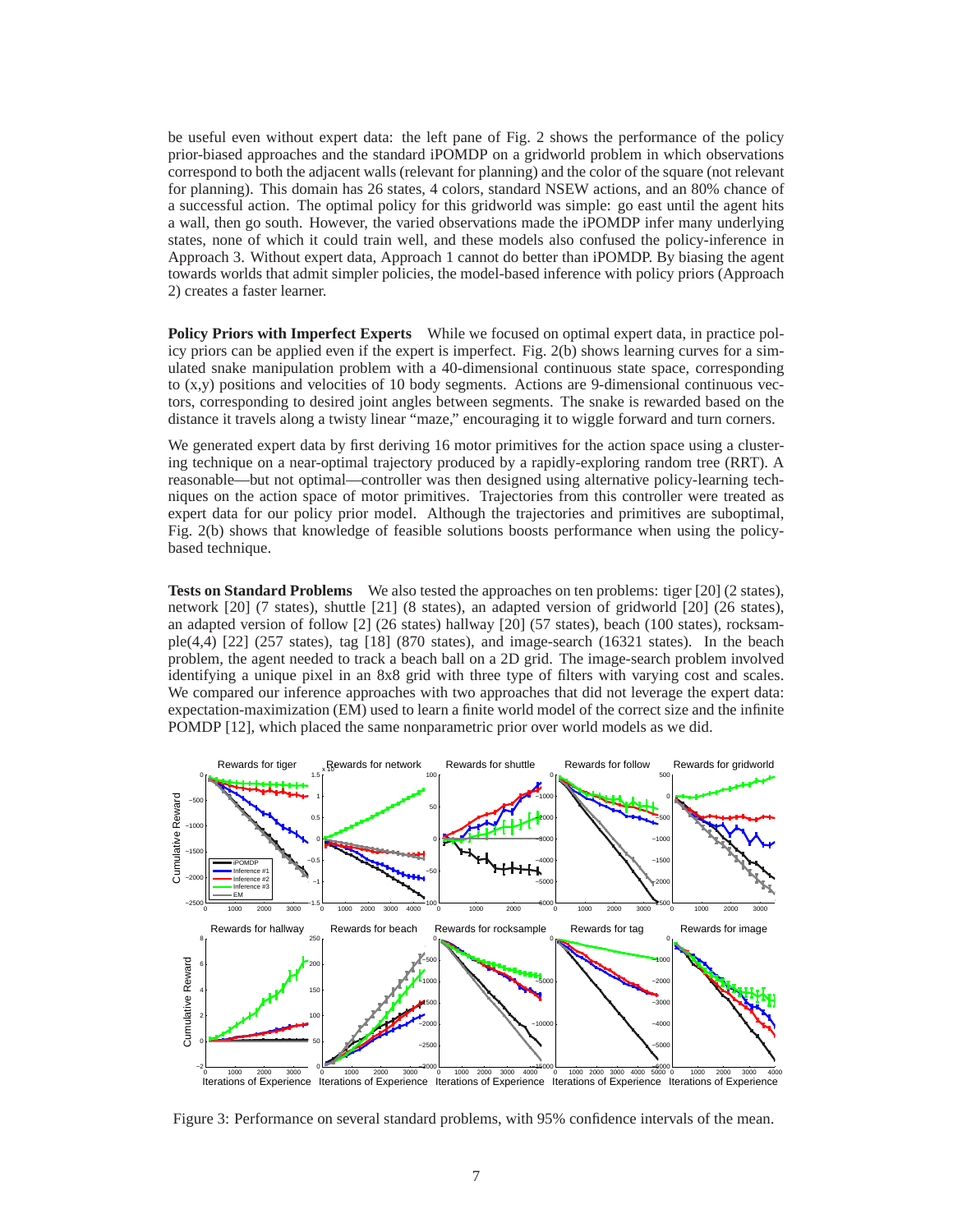Fig. 3 shows the learning curves for our policy priors approaches (problems ordered by state space size); the cumulative rewards and final values are shown in Table 1. As expected, approaches that leverage expert trajectories generally perform better than those that ignore the near-optimality of the expert data. The policy-based approach is successful even among the larger problems. Here, even though the inferred state spaces could grow large, policies remained relatively simple. The optimization used in the policy-based approach—recall we use the stochastic search to find a probable policy—was also key to producing reasonable policies with limited computation.

|              | Cumulative Reward |          |          |                   |                          | <b>Final Reward</b> |           |           |          |          |
|--------------|-------------------|----------|----------|-------------------|--------------------------|---------------------|-----------|-----------|----------|----------|
|              | <b>iPOMDP</b>     | App.     | App.     | App.              | EM                       | <i>iPOMDP</i>       | App. $1$  | App. 2    | App. 3   | EM       |
|              |                   | л.       | 2        | 3                 |                          |                     |           |           |          |          |
| tiger        | $-2.2e3$          | $-1.4e3$ | $-5.3e2$ | $-2.2e2$          | $-3.0e3$                 | $-2.0e1$            | $-1.0e1$  | $-2.3$    | 1.6      | $-2.0e1$ |
| network      | $-1.5e4$          | $-6.3e3$ | $-2.1e3$ | 1.9 <sub>e4</sub> | $-2.6e3$                 | $-1.1e1$            | $-1.2e1$  | $-4.0e-1$ | 1.1e1    | $-4.7$   |
| shuttle      | $-5.3e1$          | 7.9e1    | 1.5e2    | 5.1e1             | 0.0                      | $1.7e-1$            | $3.3e-1$  | $6.5e-1$  | 8.6e-1   | 0.0      |
| follow       | $-6.3e3$          | $-2.3e3$ | $-1.9e3$ | $-1.6e3$          | $-5.0e3$                 | $-5.9$              | $-3.1$    | $-1.4$    | $-1.1$   | $-5.0$   |
| gridworld    | $-2.0e3$          | $-6.2e2$ | $-7.0e2$ | 4.6e2             | $-3.7e3$                 | $-1.3$              | $5.3e-1$  | 1.8       | 2.3      | $-2.1$   |
| hallway      | $2.0e-1$          | 1.4      | 1.6      | 6.6               | 0.0                      | 8.6e-4              | $7.4e-3$  | $1.4e-2$  | $1.9e-2$ | 0.0      |
| <b>beach</b> | 1.9e2             | 1.4e2    | 1.8e2    | 1.9e2             | 3.5e2                    | $2.0e-1$            | $1.1e-1$  | $1.4e-1$  | $2.7e-1$ | $3.4e-1$ |
| rocksample   | $-3.2e3$          | $-1.7e3$ | $-1.8e3$ | $-1.0e3$          | $-3.5e3$                 | $-1.6$              | $-5.3e-1$ | $-1.3$    | 1.2      | $-2.0$   |
| tag          | $-1.6e4$          | $-6.9e3$ | $-7.4e3$ | $-3.5e3$          | $\overline{\phantom{a}}$ | $-9.4$              | $-2.8$    | $-4.1$    | $-1.7$   | $-9.1$   |
| image        | $-7.8e3$          | $-5.3e3$ | $-6.1e3$ | $-3.9e3$          | ٠                        | $-5.0$              | $-3.6$    | $-4.2$    | 1.3e1    | $-5.0$   |

Table 1: Cumulative and final rewards on several problems. Bold values highlight best performers.

# **5 Discussion and Related Work**

Several Bayesian approaches have been developed for RL in partially observable domains. These include [7], which uses a set of Gaussian approximations to allow for analytic value function updates in the POMDP space; [2], which jointly reasons over the space of Dirichlet parameters and states when planning in discrete POMDPs, and [12], which samples models from a nonparametric prior.

Both [1, 4] describe how expert data augment learning. The first [1] lets the agent to query a state oracle during the learning process. The computational benefit of a state oracle is that the information can be used to directly update a prior over models. However, in large or complex domains, the agent's state might be difficult to define. In contrast, [4] lets the agent query an expert for optimal actions. While policy information may be much easier to specify—incorporating the result of a single query into the prior over models is challenging; the particle-filtering approach of [4] can be brittle as model-spaces grow large. Our policy priors approach uses entire trajectories; by learning policies rather than single actions, we can generalize better and evaluate models more holistically. By working with models and policies, rather than just models as in [4], we can also consider larger problems which still have simple policies. Targeted criteria for asking for expert trajectories, especially one with performance guarantees such as [4], would be an interesting extension to our approach.

# **6 Conclusion**

We addressed a key gap in the learning-by-demonstration literature: learning from both expert and agent data in a partially observable setting. Prior work used expert data in MDP and imitationlearning cases, but less work exists for the general POMDP case. Our Bayesian approach combined priors over the world models and policies, connecting information about world dynamics and expert trajectories. Taken together, these priors are a new way to think about specifying priors over models: instead of simply putting a prior over the dynamics, our prior provides a bias towards models with simple dynamics and simple optimal policies. We show with our approach expert data never reduces performance, and our extra bias towards controllability improves performance even without expert data. Our policy priors over nonparametric finite state controllers were relatively simple; classes of priors to address more problems is an interesting direction for future work.